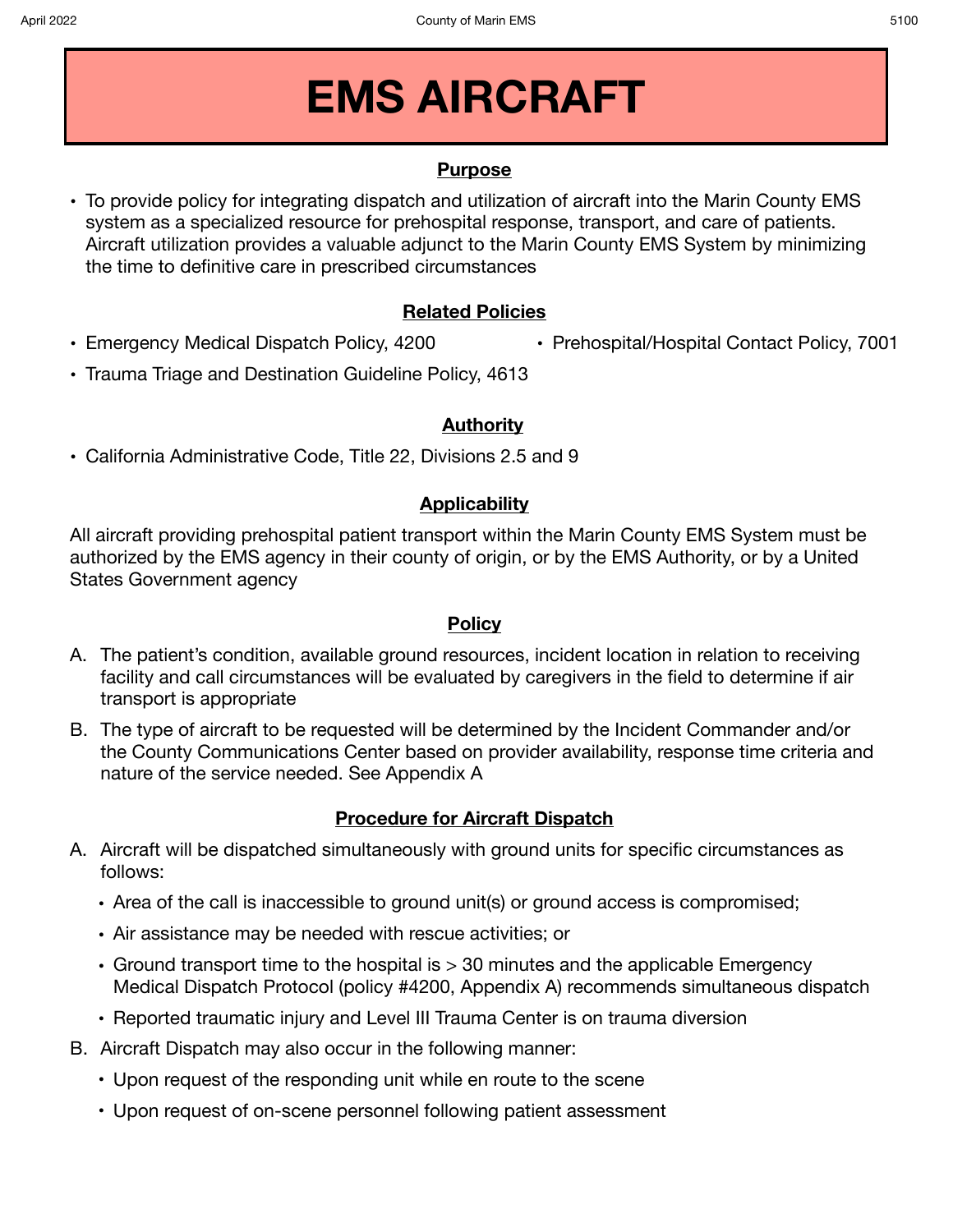# **Procedure for Aircraft Use**

- A. Consider use of an EMS aircraft where:
	- A patient meets Trauma Triage Tool anatomic or physiologic criteria and the time closest facility is a Level II Trauma Center
	- Ground transport time is greater than 30 minutes
- B. Procedural Considerations
	- EMS aircraft should not transport patients in cardiac arrest. Aircraft crew shall have discretion to transport patients receiving CPR in certain situations (refractory VF, unsafe scene conditions, hypothermia, etc)
	- Marin County Communications Center will notify law enforcement and fire agencies with jurisdiction over the landing zone
- C. Medical Control
	- Treatment decisions will be made according to medical control policies and procedures governing the provider agency having responsibility for care

# **General and Related Procedures**

- A. Marin County EMS personnel may accompany a patient in an EMS aircraft during transport if all the following conditions are met:
	- Personnel have been providing care for the patient prior to arrival of the aircraft and
	- EMS aircraft crew will complete a PCR as required by policy/procedure within their county of origin and forward a copy to Marin County EMS Agency
- B. Patient care reports will be kept as follows:
	- Marin County personnel will complete a Marin County PCR as per policy/procedure, and when known, forward it to the receiving hospital
	- EMS aircraft crew will complete a PCR as required by policy/procedure within their county of origin, and forward a copy to Marin County EMS Agency
- C. The following times, when available, will be relayed to and reordered by Marin County Communications Center:
	- ETA at time of original dispatch request
	- When airborne, en route to scene
	- Arrival at scene
	- Destination hospital
	- Arrival at receiving hospital
- D. As part of the Quality Improvement Program, the EMS Agency will review all aircraft dispatches
- E. Aircraft may be utilized by acute care hospitals for interfaculty transfers
	- Hospitals will contact EMS aircraft providers directly
	- The hospital requesting an EMS aircraft will notify the Marin County Communications Center of aircraft activity so fire and law enforcement agencies can be notified of the probably aircraft landing site
	- Hospitals shall notify the Marin County EMS Agency of interfacility transfers by EMS aircraft on an annual basis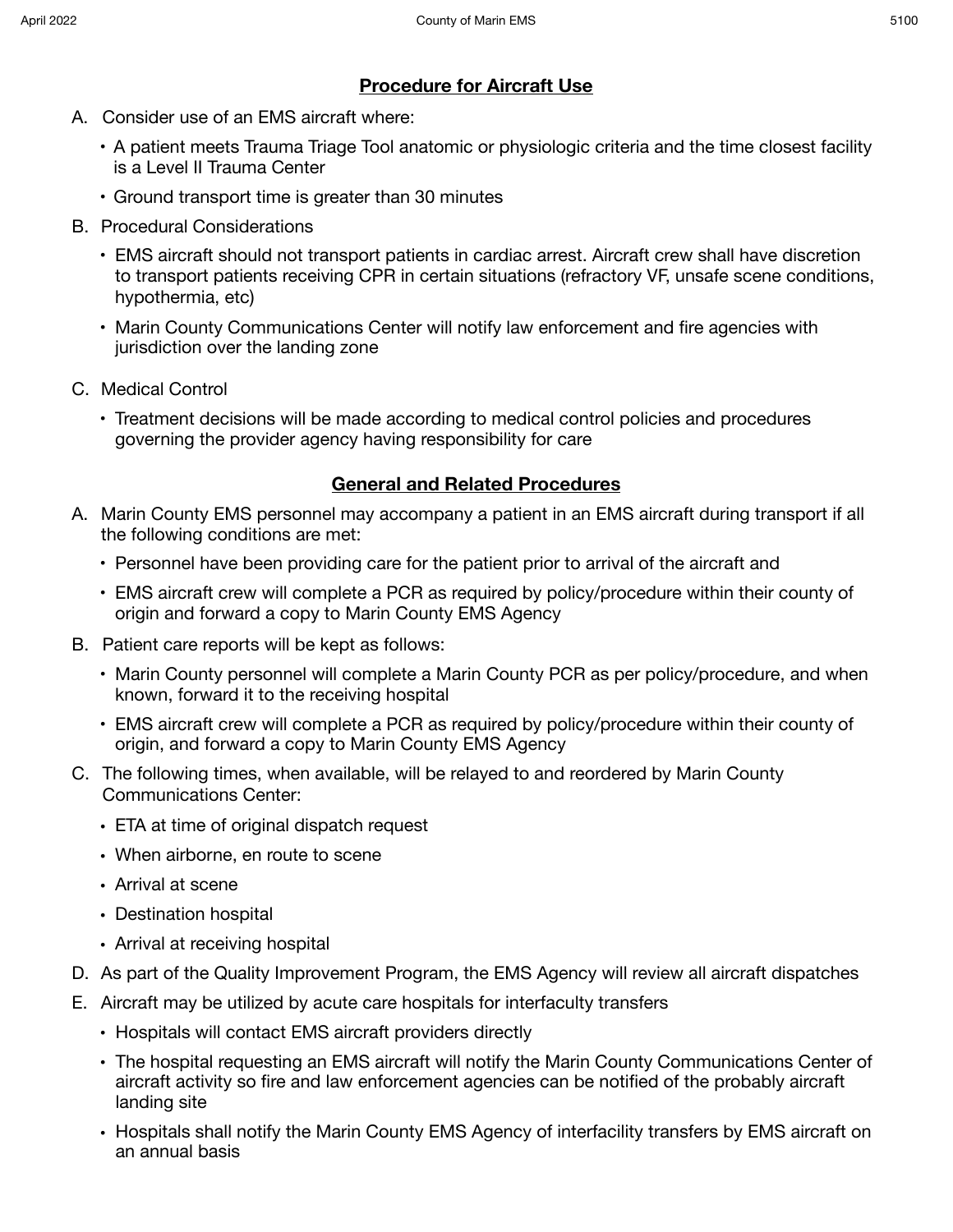# **APPENDIX A**

# **Provider List and Classification Definitions**

| <b>Provider Name</b>                                                     | <b>Classification</b>                      | <b>Function</b>                            | <b>Staffing</b>                                                      | Location                    |
|--------------------------------------------------------------------------|--------------------------------------------|--------------------------------------------|----------------------------------------------------------------------|-----------------------------|
| <b>Stanford University</b><br><b>Hospital Helicopter</b><br>(LIFEFLIGHT) | Air Ambulance                              | Medical                                    | Pilot<br>Flight Nurses (2)                                           | Palo Alto                   |
| California Shock/<br><b>Trauma Air Rescue</b><br>(CALSTAR)               | Air Ambulance                              | Medical                                    | Pilot<br><b>Critical Care Nurses (2)</b>                             | Concord                     |
| <b>Redwood Empire Air</b><br>Care Helicopter<br>(REACH)                  | Air Ambulance                              | Medical                                    | Pilot<br><b>Critical Care Nurse</b><br>Paramedic                     | Santa<br>Rosa               |
| <b>Global Medical</b><br><b>Response- REACH</b><br>(CON AIR 2)           | Air Ambulance                              | Medical                                    | Pilot<br><b>Flight Nurse</b><br>Paramedic                            | Concord                     |
| <b>Global Medical</b><br><b>Response- REACH</b><br>(CON AIR 1)           | Air Ambulance<br><b>Type 3 Fire Copter</b> | Medical<br>Fire                            | Pilot<br><b>Flight Nurse</b><br>Paramedic<br>Fire Captain (seasonal) | Concord                     |
| Sonoma County<br><b>Sheriff's Department</b><br>Helicopter<br>(Henry 1)  | <b>ALS Rescue</b>                          | Law<br>Long-line<br>Rescue<br>Medical      | Pilot<br>Paramedic<br><b>EMT</b>                                     | Santa<br>Rosa               |
| California Highway<br>Patrol Helicopter<br>$(H-30)$                      | <b>ALS Rescue</b>                          | Law<br>Medical                             | Pilot<br>Paramedic                                                   | Napa                        |
| U.S. Coast Guard<br>Helicopter                                           | Auxiliary                                  | Long-line<br>Rescue<br><b>Water Rescue</b> | Pilot (2)<br><b>EMT Rescue Swimmer</b>                               | San<br>Francisco<br>Airport |

### **Classification Definitions**

- A. *Air Ambulance* means any aircraft specifically constructed, modified, or equipped and used for the primary purpose of responding to emergency calls and transporting critically ill or injured patients whose medical flight crew has at a minimum two attendants certified or licensed in advanced life support
- B. *Rescue Craft* means an aircraft whose usual function is not prehospital emergency medical transport but which may be utilized for prehospital emergency patient transport when use of an air or ground ambulance is inappropriate or unavailable